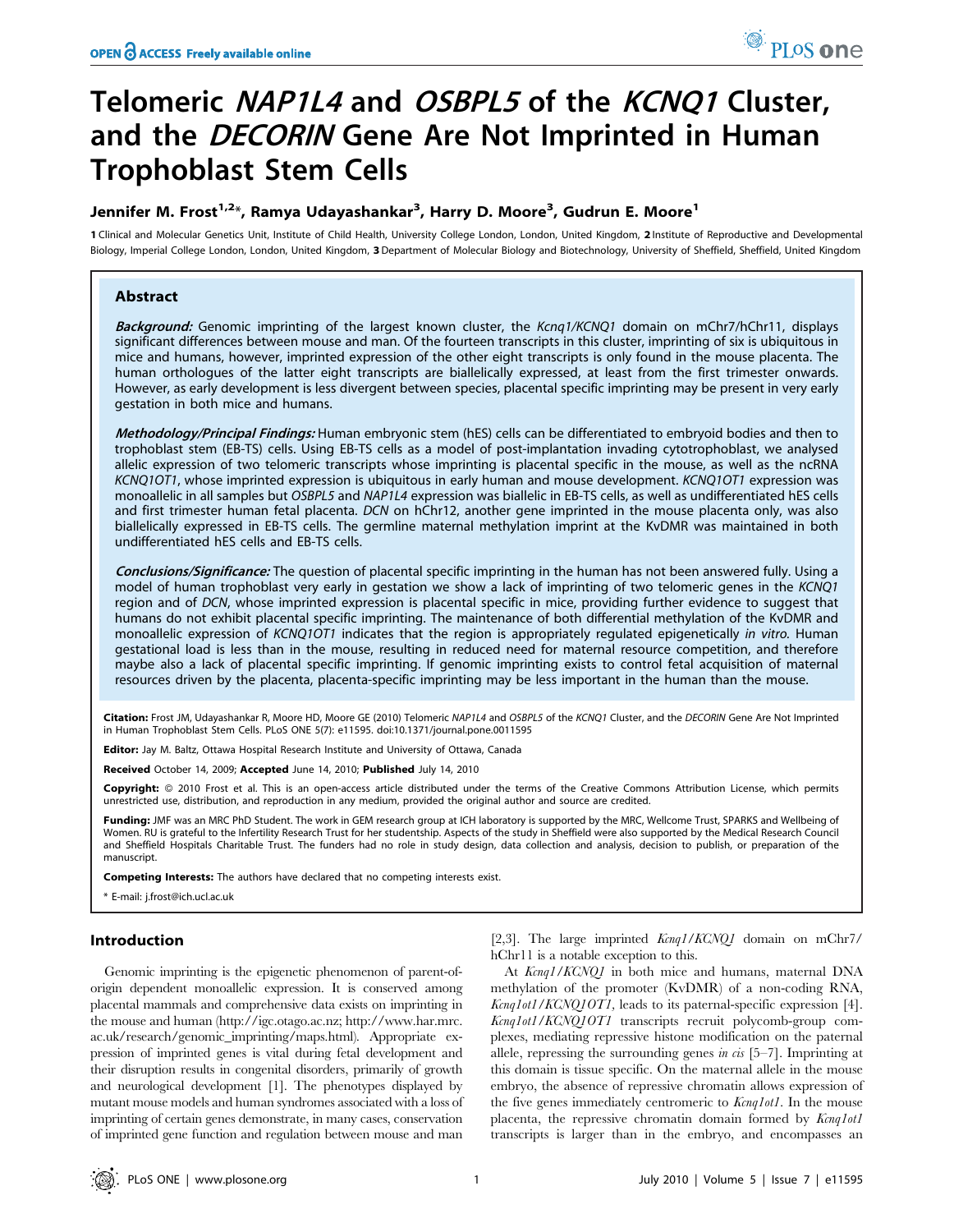additional eight flanking genes, resulting in maternal specific expression of a total of 13 transcripts [8]. In humans, only imprinting of the five central genes is evolutionarily conserved, and the eight flanking genes are expressed biallelically in the placenta [9]. This arrangement is consistent with differential methylation of the human KvDMR, paternal KCNQ1OT1 expression and enrichment of repressive histone marks on the paternal allele at the central genes only [9].

This lack of conservation is not limited to the KCNQ1 region. DECORIN (DCN; hChr12/mChr10) is an isolated imprinted gene, not associated with other imprinted transcripts. In the mouse, Dcn is ubiquitously expressed in embryos but its maternal-specific expression is limited to the placenta [10]. In human first trimester and term placenta, DCN expression is biallelic [9].

Early placentation events are more similar between phylogenetically divergent species than late ones. Gene expression profiles of the mouse placenta between E8.5 and E10.5 are characterised by evolutionarily ancient genes, common between different species, including humans. Expression profiles then gradually transfer to newer genes during mid to late gestation. By E15, the expression profile of the mouse placenta is enriched for rodent specific gene expression, and the human for primate specific gene expression [11]. Similarities restricted to early human and mouse gestation could include the phenomenon of placental specific imprinting, and therefore require analysis of early placental development.

Human embryonic stem (hES) cells have recently emerged as a useful model for placental development, providing the potential to study both the emergence of trophoblast from a precursor population and subsequent differentiation of these cells [12]. Conflict between paternal and maternal resources during pregnancy is thought, at least in some cases, to drive imprinting of genes [13]. The invasive character of endovascular trophoblast, and the direct contact of villous cytotrophoblast with the maternal bloodstream places these cells at the forefront of this conflict. Human trophoblast stem cells can be derived from hES cells following embryoid body formation (EB-TS cells). EB-TS cells are capable of differentiating to both villous and extravillous cytotrophoblast, and then subsequently to syncytiotrophoblast and endovascular trophoblast respectively [14]. We set out to characterise imprinting of the KCNQ1 domain, analysing allelic expression of central, ubiquitously imprinted genes, and the flanking genes that are only imprinted in the mouse placenta, in the early human placenta using EB-TS cells as an in vitro model of human trophoblast precursors. The imprinting of the central genes is referred to here as 'ubiquitous' as during development these genes are imprinted where they are expressed (except for KCNQ1 in heart), including in the placenta. This is in contrast to imprinting of 'placental specific' genes, which may be expressed widely but are only imprinted in the placenta. We analyse allelic expression of DCN, which is also only imprinted in the mouse placenta, and measure methylation at the putative imprinting control region for the KCNQ1 domain, the KvDMR.

#### Results

## Methylation of the KvDMR

Methylation at the KvDMR, a CpG island in intron 10 of the  $KCNQI$  gene, and the promoter for the  $KCNQIOTI$  transcript, was analysed in hES and EB-TS cells and in term placenta (Figure 1). Bisulphite sequencing of SHEF4 hES cells, SHEF4 EB-TS cells at passage 15, H7 EB-TS cells both at passage 8 and at passage 13, and term placenta was carried out (see supplementary Dataset S1 for all clones). Figure 1 shows exemplar 'lollipop' diagrams

generated by BiQ Analyser [15], showing methylated and unmethylated CpGs as closed and open circles respectively. There was a bias towards methylated stands, however, this was observed for each sample. In each sample a substantial proportion (on average 35%) of completely unmethylated DNA strands was observed, strongly indicative of maintenance of differential methylation at the KvDMR (Figure 1) This pattern of 35:65 unmethylated to methylated strands was seen in term placenta, undifferentiated hES cells and each EB-TS cell line. Strand specificity or parental origin could not be assigned due to a lack of informative SNPs in the EB-TS and hES cell lines and a lack of parental DNA.

## Allelic expression of imprinted genes in the KCNQ1 cluster

The imprinted expression of transcripts in the human KCNQ1 cluster was analysed in informative hES and EB-TS cell lines and first trimester placenta. A total of eight genetically distinct hES cell lines were analysed, and two EB-TS lines, one of which, SHEF4 EB-TS, was available alongside the hES cell line it was differentiated from, SHEF4 hES. The EB-TS cells had been cultured through several cycles of freeze-thawing for storage purposes, and through different passage numbers, so aliquots of cells were analysed after different freeze-thaw cycles and at different passages.

Of the flanking, placental specific genes, telomeric NAP1L4 (rs8505) and OSBPL5 (rs935431) were informative in EB-TS and hES cells. In each sample analysed, regardless of freeze thaw cycle or passage, both of these genes were expressed biallelically (Figure 2a and b). We therefore demonstrate a lack of imprinting, or even any allelic preference, of these transcripts in EB-TS cells, and show an identical expression profile in undifferentiated hES cells. These data show that the telomeric genes in the KCNQ1 region are not imprinted in this in vitro model of early trophoblast development.

Of the central, ubiquitously imprinted transcripts, only KCNQ1OT1 was informative in samples of hES and EB-TS cells. KCNQ1OT1 was monoallelically expressed in hES, EB-TS cells and fetal placenta, as expected given the differential methylation at the KvDMR (Figure 2d). The other central genes were not informative in the available EB-TS cell lines, but were analysed in hES cells. KCNQ1, PHLDA2 and CDKN1C were also monoallelically expressed in hES cells (data not shown). Given the monoallelic expression of KCNQ1OT1, it was intruiging to find that SLC22A18, a central ubiquitously imprinted gene that, whilst monoallelically expressed in first trimester placenta, was biallelically expressed in both hES and EB-TS cells (Figure 2c). Allelic expression of the IGF2 gene, also encoded at 11p15.5 but under the control of a different transcriptional regulator than the KvDMR, was also analysed and found to be monoallelically expressed in EB-TS and hES cells (Figure 2e). These data and the genomic layout of this locus are illustrated in Figure 3.

#### Allelic expression of DCN

DCN, encoded on hChr12 (mChr10) is widely expressed in the developing mouse, but maternal specific expression is limited to the placenta [10]. In human first trimester and term placenta, DCN expression is biallelic [9]. To extend the analysis of imprinting in EB-TS cells as a model for the early human placenta, the allelic expression of DCN was also analysed in these cells. DCN was expressed in undifferentiated hES cells and in EB-TS cells, and contained an informative exonic SNP for H7S14 EB-TS cells and one undifferentiated hES cell line. DCN expression was biallelic in undifferentiated hES cells and in H7S14 EB-TS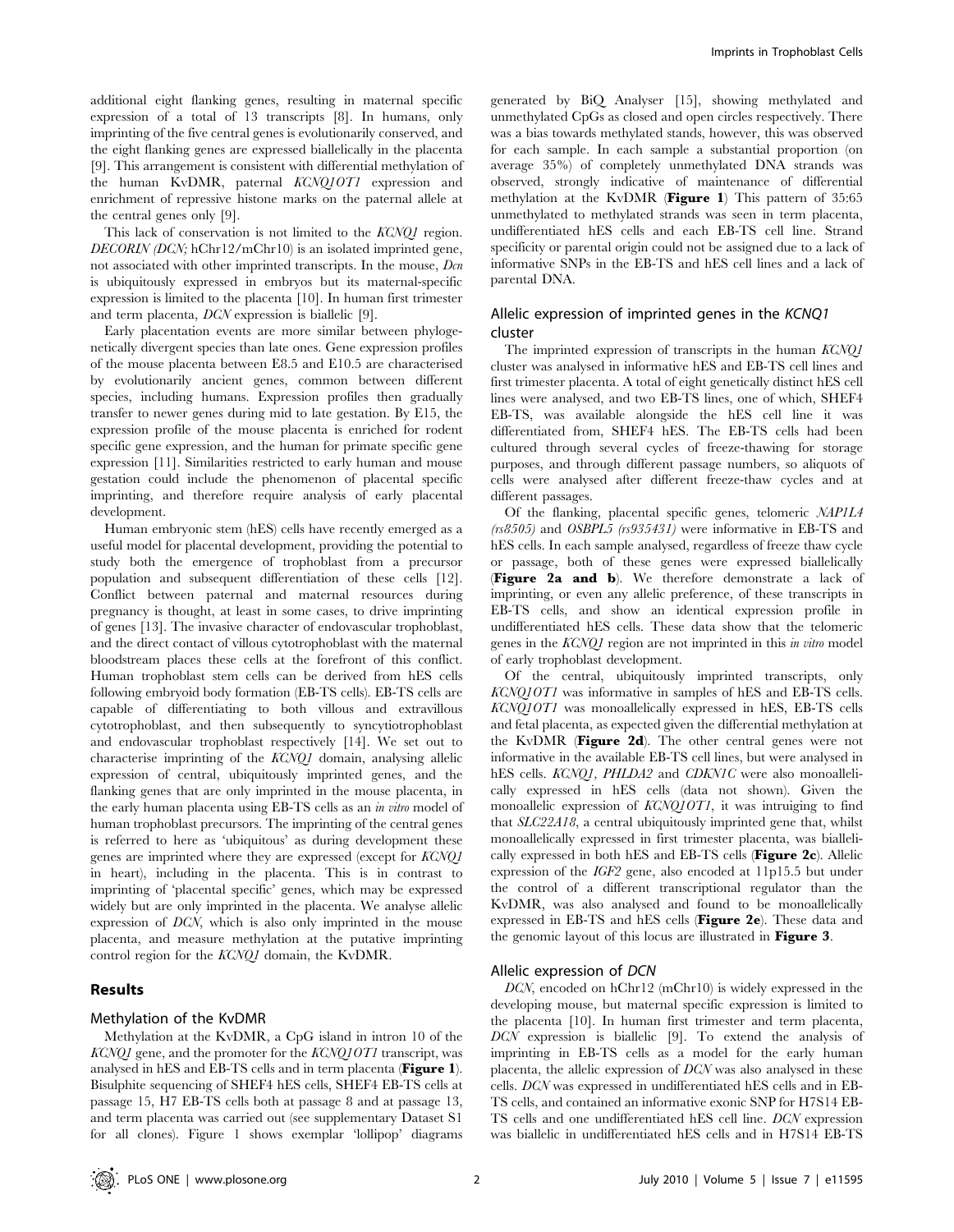

Figure 1. Analysis of DNA methylation at the KvDMR in hES cells, EB-TS cells and term placenta. (a) Layout of the KvDMR on human chromosome 11p15.5. The KCNQ1OT1 promoter contains a CpG island, which also lies within intron 10 of KCNQ1. The CpG island is differentially methylated according to parental origin, with dense CpG methylation on the maternal allele. Paternal KCNQ1OT1 expression results in silencing of surrounding genes, whereas maternal alleles remain active. (b) Methylation analysis of the KvDMR. Bisulphite PCR products containing 23 CpG dinucleotides were cloned and sequenced from human trophoblast stem cell DNA from H7 EB-TS cells, SHEF4 EB-TS cells, undifferentiated hES cells, and human term placenta tissue. CpG dinucleotides in the KvDMR are represented by open circles (unmethylated CpGs) and closed circles (methylated CpGs) on a string. Unique DNA strand clones for a single cloning experiment are shown for term placenta, undifferentiated hES cells and SHEF4 EB-TS cells, demonstrating the 35:65 ratio of unmethylated to methylated strands for each sample, strongly indicative of DMR maintenance. Each PCR and cloning step was repeated using a different bisulphite conversion. Overall, mean ratios of unmethylated to methylated strands were: Term placenta, 33:66; SHEF4 undifferentiated hES cells, 35:65; SHEF4 EB-TS, 41:59; H7 P8 EB-TS, 37:63; H7 P13 EB-TS, 35:65. The full set of data is provided in supplementary Dataset S1.

doi:10.1371/journal.pone.0011595.g001

samples at two different passage numbers, and in EB-TS cells following either two or four freeze/thaw cycles (Figure 2f).

## Discussion

Many more genes are imprinted in the mouse than in the human. This lack of conservation often occurs where there is placental specific imprinting [9,16]. The growth and development of the placenta is central to the conflict theory over the different roles of parental nutrient provision. Vast differences between placentation, parity and the possibility of multiple paternity between humans and mice are likely to contribute to the differences between imprinting in the two species. As shown by genome-wide gene expression profiles, differences between mice and humans increase as prenatal development progresses [11].

To study the genes that are imprinted specifically in the mouse placenta in very early human placenta, a model was required that displayed a sufficiently early trophoblast phenotype. This analysis was carried out on trophoblast stem cells (EB-TS) which are representative of the earliest stages of placental development and capable of differentiation to both villous and extravillous trophoblast lineages [14]. Our results show that in these human trophoblast stem cells, OSBPL5, NAP1L4 and DCN are biallelically expressed. These three genes are imprinted in the mouse placenta.

Until recently, the models available to study human placental development have all had significant drawbacks. Cells may be

isolated from term placenta, or earlier, following termination. Most examples are already committed to villous trophoblast and only samples from very early gestation placenta are capable of differentiation to the extravillous lineage. Such primary trophoblast cultures have a finite lifespan in culture without viral transformation. Choriocarcinoma cell lines also maintain a villous trophoblast phenotype, and are capable of extensive proliferation, although their behaviour will inevitably display characteristics of malignancy [17]. The development of a system to derive trophoblast stem cells from human embryonic stem cells provides an *in vitro* model with invasive properties which are highly proliferative and readily available. In addition, EB-TS cells are capable of differentiation to both villous and extravillous trophoblast lineages, but without the genotype and phenotype changes associated with transformation, making these cells the best model for human early placental development.

We did identify small differences between imprinted gene expression in the placenta in vivo and in EB-TS cells, although differential methylation at the KvDMR seemed to be maintained in all samples, regardless of whether they were in vivo or in vitro. Whilst the ubiquitously imprinted gene KCNQ10T1 remained imprinted in both undifferentiated hES and EB-TS cells, as in fetal placenta, SLC22A18 was expressed biallelically in all samples analysed. SLC22A18 is maternally expressed in the human placenta throughout gestation, so although it has not been analysed in vivo during pre-implantation development, these data were surprising. As imprinted SLC22A18 expression manifests only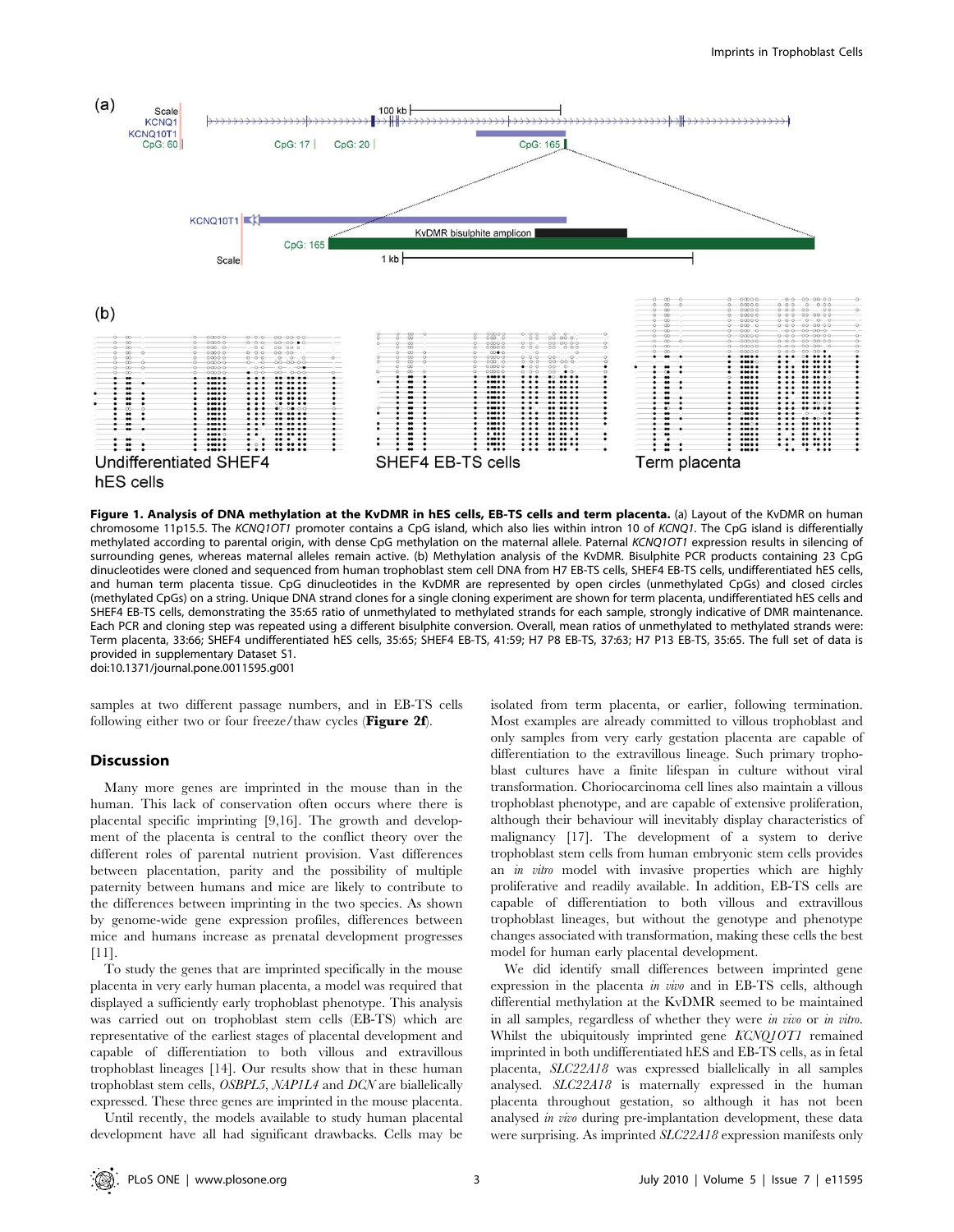#### Imprints in Trophoblast Cells



Figure 2. RT-PCR and sequencing of transcripts expressed in the KCNQ1 domain in informative EB-TS and hES cell samples. Allelic expression of genes in the KCNQ1 domain, (a) OSBPL5, (b) NAP1L4, (c) SLC22A18, (d) KCNQ1OT1, plus (e) IGF2 which is on the same chromosome arm but from a different imprinting domain, and (f) DCN on hChr 12, were analysed following RT-PCR and sequencing. Sequence chromatograms are displayed with mono- or biallelic expression represented as a single or double sequence trace at the polymorphic site, respectively. The polymorphic base is indicated by an asterix where monoallelic expression is shown. Telomeric genes, (a) OSBPL5 and (b) NAP1L4, were biallelically expressed in all samples. (c) Central, ubiquitously expressed gene SLC22A18 was monoallelically expressed in fetal placenta but biallelic in undifferentiated hES and EB-TS cells. Central gene (d) KCNQ1OT1, was monoallelic in EB-TS and hES cells. (e) IGF2 was also monoallelically expressed in hES and EB-TS cells. (f) DCN on hChr 12 was biallelically expressed in EB-TS cells. B = Biallelic expression, M = monoallelic expression. Passage annotation: P8 indicates samples were analysed following eight passages from derivation. Samples which were freeze-thawed (FT) between passages were also analysed simultaneously and notated as follows: for example 'P8 x1 FT' meaning cells were analysed at passage 8, during which one freeze thaw cycle occurred. The number of EB-TS and undifferentiated hES cell lines found to be informative for each gene is shown (for example, n = 2). For the EB-TS cells, the number of genes which could be analysed was limited by informativity as only two genetically different lines were available. No differences were detected between the different samples. SNPs: OSBPL5 rs935431, NAP1L4 rs8505, SLC22A18 rs1048046, KCNQ1OT1 rs231357, CD81 rs1049390, IGF2 rs680 and DCN rs7441.

doi:10.1371/journal.pone.0011595.g002

in peri-implantation stages in the mouse, it is possible that the differentiation state of EB-TS cells is too early for imprinted SLC22A18 expression. Considerable evidence now exists for the biallelic expression of certain imprinted genes in undifferentiated human ES cell lines, however. Whilst for several genes this is polymorphic, SLC22A18 is consistently reported to be biallelic in all hES cell lines [18,19]. This indicates that EB-TS cells may harbour some selected features of the epigenotype of hES cells.

The influence of in vitro manipulation and culture limits the value of cell lines as a model for studies of imprinting. For studies in humans, however, these limitations are inescapable. As far as can be currently be investigated, and complimenting previous studies showing a lack of conservation between mouse and man [9] here we provide further evidence to suggest that humans do not have placenta-specific imprinting.

## Materials and Methods

#### Sample collection and cell culture

Fetal placenta. Fetal placenta was collected from consenting women undergoing first-trimester termination of pregnancy, and forms part of the Moore Fetal Tissue bank. Collection was approved by the Hammersmith, Queen Charlotte's & Chelsea and Acton Hospitals Research Ethics Committee.

Human embryonic stem (hES) cells. Undifferentiated hES cell lines from Sheffield Univeristy were cultured in T25 flasks with 5 ml ES media containing 80% Knockout TM Dulbecco's modified Eagle's medium (Gibco), 20% Knockout<sup>TM</sup> Serum Replacement (Gibco), 1 mM L-glutamine, 0.1 mM  $\beta$ -mercaptoethenol (Sigma), 1% non-essential amino acids, supplemented with 20 ng/ml FGF-4. Cells were grown on a sub-confluent layer of Swiss-strain mouse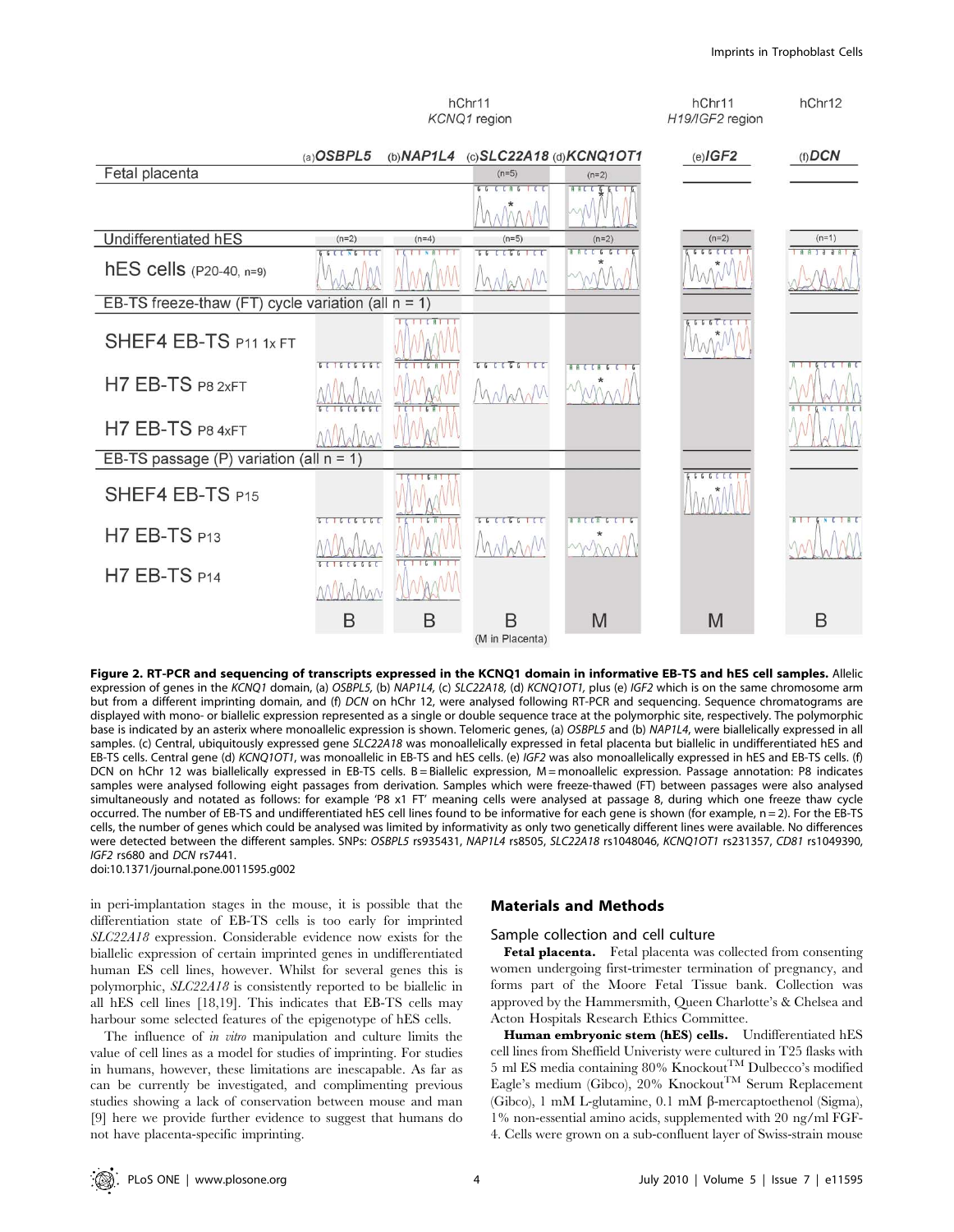

Figure 3. Genomic organisation of the imprinted gene cluster on hChr11. UCSC genome browser display of the KCNQ1 imprinted domain on human Chromosome 11p15.5 (human reference sequence NCBI Build 36.1). Genes are to scale (100 kb marker shown) oriented left to right from centromere to telomere and SNPs analysed are indicated by an asterix. The data presented here are summarised, where genes imprinted in the mouse placenta are not imprinted in human embryoid-body trophoblast stem cells but some central ubiquitously imprinted genes are monoallelically expressed, excepting SLC22A18. Genes maternally expressed, as demonstrated in previously published work, in mouse extraembryonic material and in human first trimester and term placenta and embryo are indicated in red, with the paternally expressed Kcnq1ot1/KCNQ1OT1 in blue. doi:10.1371/journal.pone.0011595.g003

embryonic fibroblasts (MEFs), except for hES cell line SHEF7, grown on human gonadal interstitial cell feeders. Colonies were dissociated for passaging using trypsin with 3 mm glass beads.

Human Trophoblast stem (EB-TS) cells. hES colonies were disrupted using 2 ml collagenase incubated at  $37^{\circ}$ C for 6 minutes, and removed from the flask surface using glass beads. The cell mix was added to a non-adhering bacterial plate in embryoid body (EB) media containing 80% Knockout DMEM, 20% knockout serum replacement, 1 mM glutamine, 0.1 mM βmercaptoethenol and 1% non-essential amino acids. Cells forming EBs were cultured in EB medium for five days, before positive selection based on secretion of human chorionic gonadotrophin (hCG) and transferral to adherent plates containing MEFs. Cells were then cultured in trophoblast media consisting of RPMI (Sigma) supplemented with 20% fetal bovine serum (FBS), 1 mM Sodium Pyruvate,  $100 \mu M$   $\beta$ -mercaptoethenol,  $2 \mu M$ LGlutamine and 50  $\mu$ g/ml Pen/Strep. The cytotrophoblast stem cell lines received from Sheffield were derived from the SHEF4 line, and from the H7S14 sub-line, obtained from an H7 line gifted to the laboratory of Professor Peter Andrews by Dr J. Thomson.

#### Analysis of DMR methylation

Bisulphite Sequencing. DNA from each sample was treated with sodium bisulphite and purified using the EZ DNA Methylation-Gold  $\text{Kit}^{\text{TM}}$  (Zymo, CA), before amplification using primers specific for the KvDMR (primer sequences available on request). Two PCRs from different bisulphite conversions were carried out for each sample. DNA was tested for bisulphite conversion by PCR with the bisulphite-specific Prader Willi/ Angelman Syndrome Imprinting Centre DMR primers in each case. Hotstar Taq polymerase (Qiagen, West Sussex, UK) was used for 45 PCR cycles. The three annotated SNPs within the KvDMR amplicon (rs3782064, rs7940500 and rs379976) were genotyped but neither were informative in the cell lines or the two placenta samples analysed.

Amplicons were ligated into the PGEM-T® Easy Vector (Promega) as per the manufacturers instructions. JM109 competent cells, of  $10^8$  cfu/µg efficiency (Promega) were transformed and blue/white selected colonies amplified using M13 primers. Approximately 40 correctly-transformed colony PCRs per bisulphite PCR were sequenced (Applied Biosystems, CA), allowing calculation of bisulphite conversion rate and methylation profile of each CpG in the amplified region. Only strands with a C to T conversion efficiency over 90% were included in the analysis. BiQ Analyser software was used to generate 'lollipop' diagrams to illustrate methylated and unmethylated CpG sites along the amplified DNA strands [15]. All sequences included in the analyses differed in at least one aligned genomic 'C' position.

#### Imprinting analysis

Genotyping and RT PCR. Genomic DNA extraction from snap frozen cell pellets was performed using standard phenol/ chloroform extraction. Exonic single nucleotide polymorphisms (SNPs) were chosen based on their validation from the UCSC Genome Browser dbSNP build 129 (http://genome.ucsc.edu/ cgi-bin/hgGateway) and expressed genes genotyped with respect to each SNP, primers and conditions as in Monk et al., 2006. Genotyping was performed on the following genes: OSBPL5 (rs935431 and rs2289998), NAP1L4 (rs8505), PHLDA2 (rs13390), CDKN1C (PAPA repeat), SLC22A18 (rs1048046, rs1048047), KCNQ1 (rs1057128), KCNQ1OT1 (rs231357, rs231359), TSSC4 (rs2522009), CD81 (rs10645), PHEMX (rs2074022), ASCL2/ MASH2 (rs2072072) - all KCNQ1 cluster, hChr11. IGF2 (rs680) - H19/IGF2 cluster, hChr11. SLC22A2 (rs3127594, rs3219198, rs4646240) IGF2R cluster, hChr6 and DCN (rs7441) hChr12. Total RNA from each cell line was extracted and reverse transcriptase PCR (RT-PCR) carried out as follows: Briefly, following TURBO  $DNase<sup>TM</sup>$  (Ambion) treatment, 1 µg total RNA was treated with DNaseI (Promega), primed with random hexamers and reversetranscribed with Murine-Maloney Leukaemia virus (MMLV) reverse transcriptase (RT) (Promega). Templates created